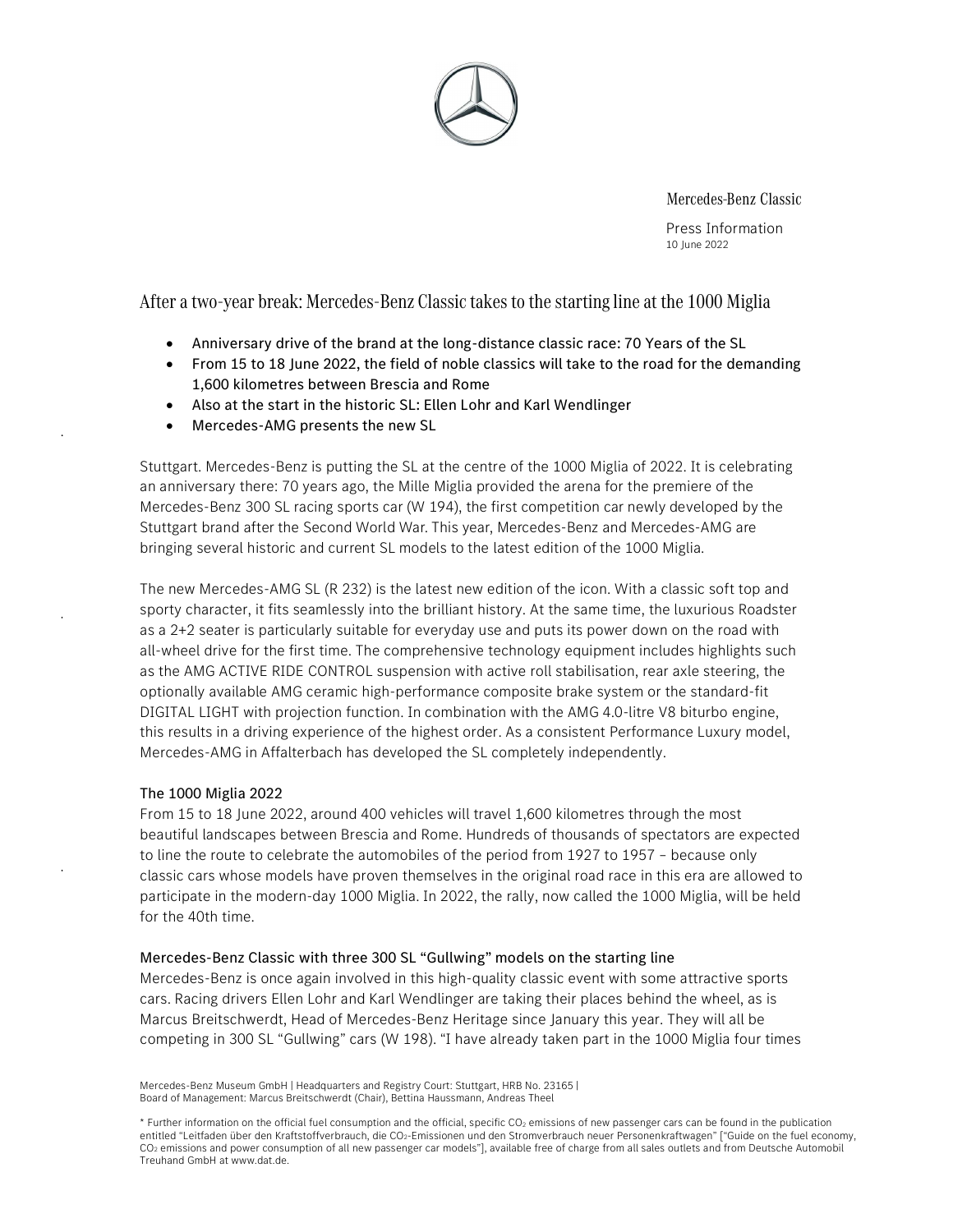and I am very happy that I can now experience this great adventure again in my new role," says Breitschwerdt. The native of Stuttgart also wants to engage in a close exchange with the Mercedes-Benz community at the top-class classic car rally. He is looking forward to discussions with fans of the brand and to input to further develop the historic core of Mercedes-Benz.

Mercedes-Benz has supported the 1000 Miglia for many years. "This special, challenging event and Mercedes-Benz as the oldest car manufacturer in the world and Automotive Heritage Partner of the 1000 Miglia complement each other perfectly," emphasises Marcus Breitschwerdt. "Mercedes-Benz probably has the largest vehicle collection of any car manufacturer, a museum of world renown, Classic Centres in Germany and the USA, an exemplary spare parts supply and an immense number of official Brand Clubs with a total of 120,000 members worldwide."

#### Record for eternity

The history of the Mille Miglia, as it was originally called, is closely linked to Mercedes-Benz. The victory of Rudolf Caracciola and Wilhelm Sebastian in 1931, who were the first non-Italian team to win the Mille Miglia in the Mercedes-Benz racing sports car type SSKL (W 06 RS), is unforgettable. In 1952, the 300 SL racing sports car (W 194) made its debut in this thousand-mile classic. The vehicle took second and fourth places at the first attempt. John Cooper Fitch and Kurt Gessl won their class at the 1955 Mille Miglia in the series production version of the 300 SL (W 198). Also in 1955, Stirling Moss and Denis Jenkinson set a benchmark in a Mercedes-Benz 300 SLR racing sports car (W 196 S) that continues to thrill many motorsport fans to this day: the British duo covered the distance in ten hours, seven minutes and 48 seconds. This is an unbroken record with an average of almost 160 km/h over the 1,000 miles on a route which is only imperfectly closed off and which also leads over difficult mountain passes.

#### The 1000 Miglia today

Today, the 1000 Miglia is no longer held as a race, but as a regularity event with numerous special stages – and still demands full concentration from the teams. On many sections of the route, some classics reach their performance limits. The fans on the side of the road are fascinated by the fact that they are witnesses to a race that, even without the extremes of yesteryear, has saved its exclusivity for the present. In 2022, the first section will run from Brescia via Sirmione on Lake Garda and Ferrara to Cervia-Milano Marittima on Wednesday 15 June 2022. On 16 June 2022, the stage from Cervia-Milano Marittima via San Marino and Norcia to Rome will take place. On the third day, 17 June 2022, the route heads from Rome via Siena and Viareggio to Parma. On 18 June 2022, the roadbook will take the teams back to Brescia via Monza and Bergamo.

#### Three 300 SL Coupé models: The cars of Mercedes-Benz Classic at the 1000 Miglia in 2022

#### Mercedes-Benz 300 SL Coupé (W 198)

In February 1954, the 300 SL series production sports car (W 198) celebrated its world premiere at the International Motor Sport Show in New York. The Coupé was called the "Gullwing" or the "Papillon" (butterfly) owing to its distinctive roof-mounted doors, which resembled a gull's wings. However, they were not an aesthetic end in themselves, but actually technically necessary. This was because the tubular roll cage was so high at the sills that conventional door designs were simply not possible. The high-performance sports car was based on the legendary 300 SL racing sports car (W 194) from the 1952 season. The enhanced W 198 was the world's first series production passenger car with a four-stroke engine and direct petrol injection. With an engine output of 158 kW (215 hp) – a good 25 per cent more than the carburettor-equipped racing version of 1952 – and a top speed of up to 250 km/h, the W 198 was among the top production sports cars of its time. This also made it predestined for sports use. One legendary triumph was the triple class victory of the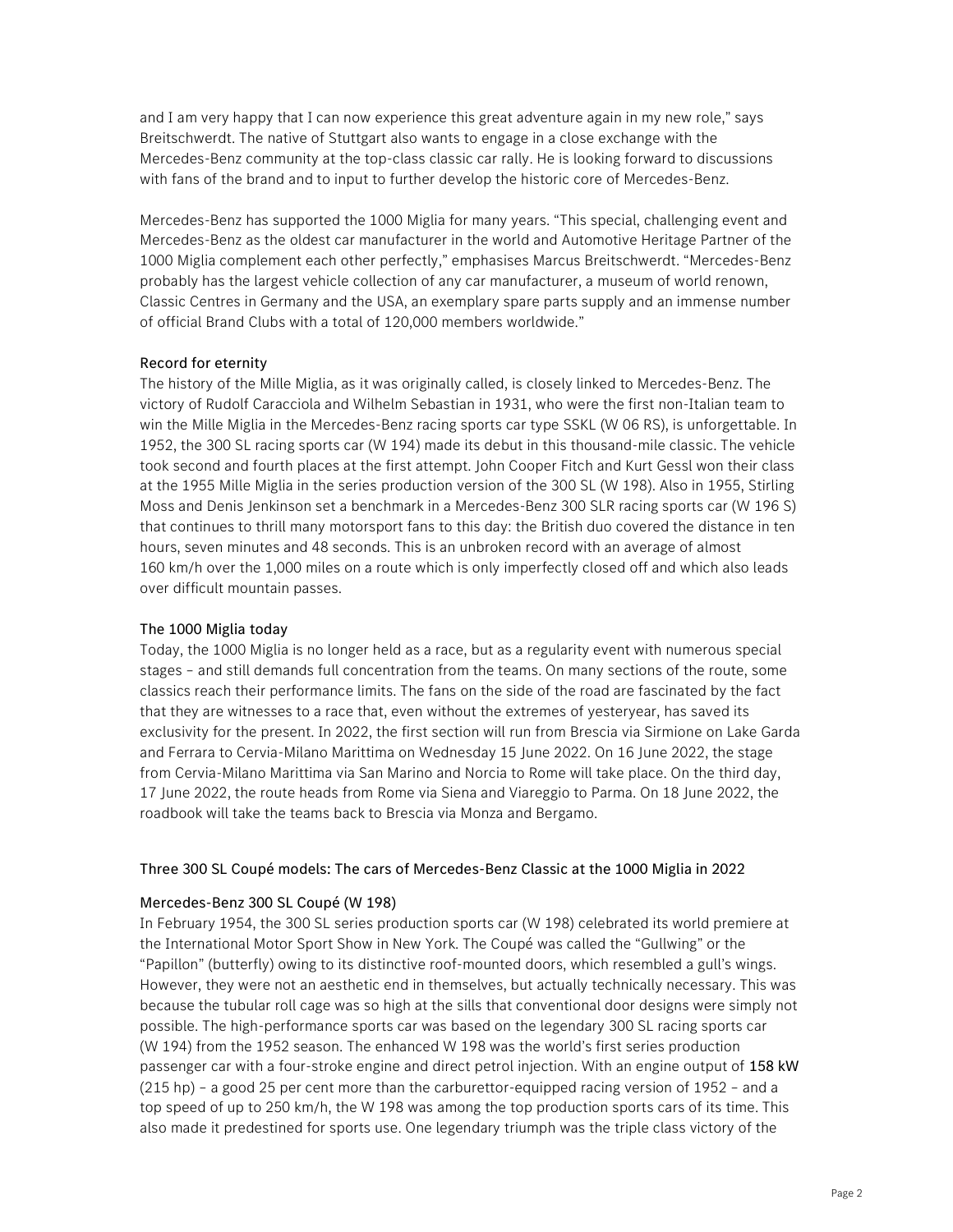300 SL "Gullwing" in the 1955 Mille Miglia. John Cooper Fitch and his co-driver Kurt Gessl took fifth place in the overall classification in car number 417, which represented their starting time of 4.17 a.m., and led the field of series production sports cars with engines over 1.3 litres of displacement ahead of two other "Gullwings". From 1954 to 1957, a total of 1,400 units of the 300 SL Coupé were built, 29 of them with an aluminium body.

## Technical data – Mercedes-Benz 300 SL Coupé (W 198)

Cylinders: 6/inline Displacement: 2,996 cc Output: 158 kW (215 hp) at 5,800 rpm Top speed: Up to 250 km/h

#### Mercedes-Benz Classic Brand Ambassadors at the 1000 Miglia in 2022

#### Ellen Lohr

# Date of birth: 12 April 1965

Mercedes-Benz Band Ambassador Ellen Lohr came to motorsport via karting, in which she was active from 1979 to 1983. Her greatest successes were participating in the Junior Kart World Championship and claiming a first-place title in the North-West German Kart Championship. After competing in the German Formula Ford 1600 series (German Champion in 1987) and first races in the DTM (BMW) and the German Formula 3 Championship with VW in 1989/90, she was signed up by the AMG-Mercedes team for the German Touring Car Championship. Ellen Lohr is the first and to date only woman to claim a DTM victory, which she achieved in May 1992 at the racing festival in Hockenheim in an AMG Mercedes 190 E 2.5-16 Evolution II. For the 1995 season, she joined the Mercedes-Zakspeed team, and in 1996 drove for the AMG-Mercedes Persson MS team. In 1997, she competed in the European Truck Racing Championship at the wheel of a Mercedes-Benz racing truck. After that, Lohr remained active in numerous other racing series.

#### Karl Wendlinger

#### Date of birth: 20 December 1968

From 1990 to 1991, the Austrian was part of the Mercedes-Benz Junior Team alongside Michael Schumacher and Heinz-Harald Frentzen and competed with great success for the Sauber-Mercedes team in the World Sports Car Championship. In 1994, he also drove for the Sauber-Mercedes team in Formula One together with Heinz-Harald Frentzen. His promising career was curtailed by a serious accident at the 1994 Monte Carlo Grand Prix. Karl Wendlinger started his career in motorsport at the age of 14 in karting. In 1989, he won the German Formula 3 Championship ahead of Frentzen and Schumacher. His most important successes on the racetrack include winning the 1999 FIA GT Championship, first place at the 24 Hours of Le Mans in the GTS class, also in 1999, overall victory at the 24 Hours of Daytona in 2000 and second place at the 24 Hours of Nürburgring in 2003. From 2004 to 2011, Karl Wendlinger drove for different teams in the FIA GT Championship. Since then he has passed on his extensive knowledge as an instructor in Mercedes-AMG driving training courses and is active as a Brand Ambassador.

# Contacts:

Peter Becker, +49 (0) 176 30 909 790, peter.becker@mercedes-benz.com Frank Scheibner, +49 (0) 160 86 802 66, frank.scheibner@mercedes-benz.com Julia Löwenstein, +49 (0) 151 58 610 215, julia.loewenstein@mercedes-benz.com